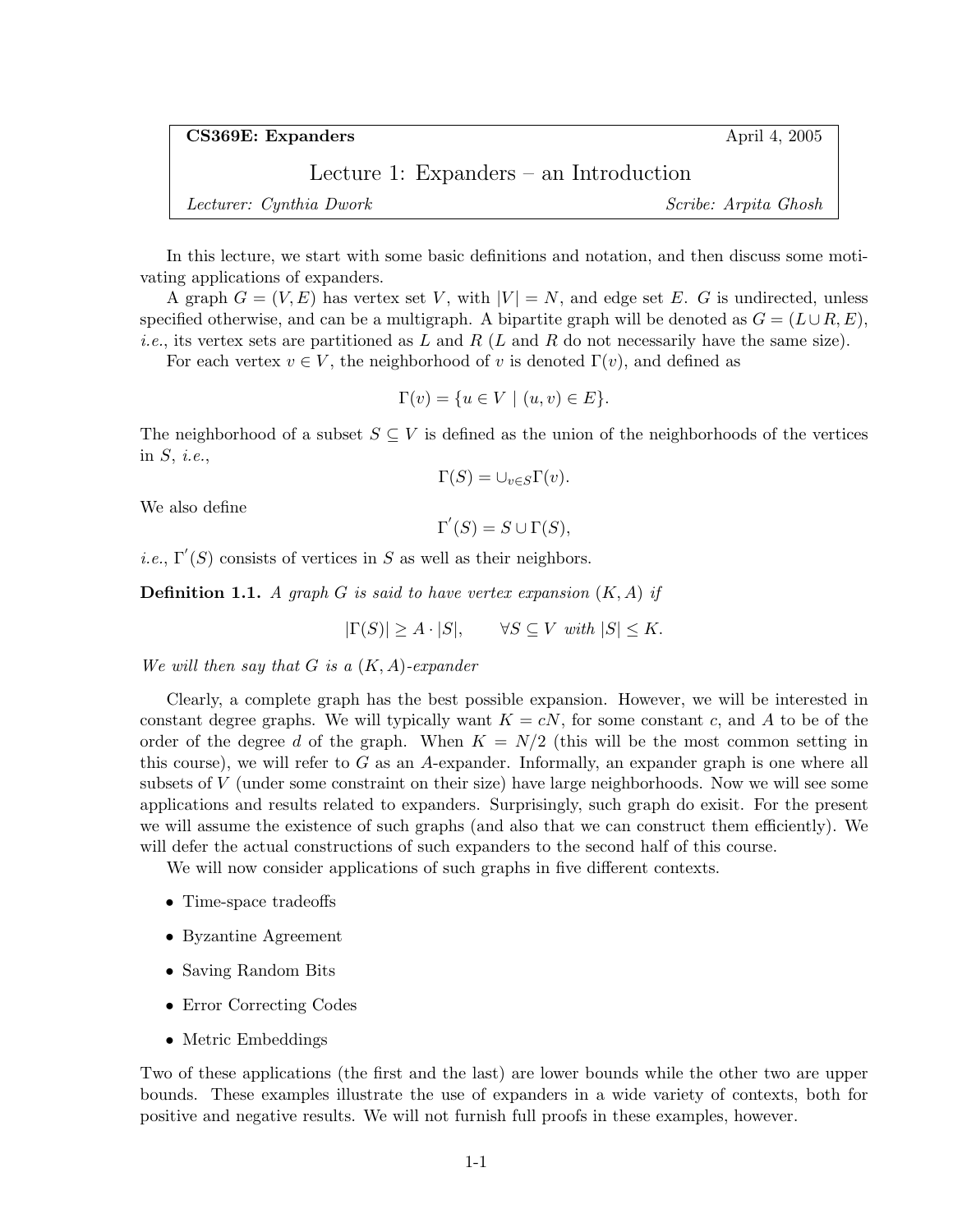### 1.1 Time-space tradeoffs in computing functions

One of the first uses of expanders in computer science was in studying the computational hardness of certain functions. Given a specific method for computing a function we can create an acyclic computational circuit describing the computation. Valiant was studying the hardness of computing certain linear transforms, and observed that every circuit computing these functions was a *superconcentrator* [\[Val\]](#page-7-0). Intuitively, these are graphs with very great flow from inputs to outputs: An *n*-superconcentrator is a graph with *n* inputs and *n* outputs, such that for all subsets S of the input, and all subsets T of the output with  $|T| = |S|$ , there exist vertex disjoint paths connecting  $S$  to  $T$ . Valiant hoped to obtain lower bounds for the linear transforms by obtaining high lower bounds for superconcentrators. Valiant conjectured that any superconcentrator must have a superlinear number of edges. However, Valiant himself disproved this conjecture and gave construction of superconcentrators with  $O(n)$  edges using expanders. This happens to be the first context when expanders where used in Computer Science. For an interesting account of the details that went into the discovery of expanders, refer the writeup on Reingold's recent "SL=L" result by Sara Robinson [\[Rob\]](#page-6-0).

However, it turns out that superconcentrators exhibit interesting time/space tradeoffs, leading to time/space tradeoffs for computations (see the work of Paul, Tarjan and Celoni [\[PTC,](#page-6-1) [PT\]](#page-6-2)). We will show how a pebbling game on such graphs leads to some lower bounds. Consider the following pebbling game played on a DAG (directed acyclic graph). To start with, the DAG has some specified input nodes and output nodes, and some auxiliary nodes connecting inputs to output. All edges are directed and go from left to right (inputs are on the left, and outputs on the right). We are given S pebbles, with the following rules:

- A pebble can be placed on an input at any time.
- A pebble can be placed on a non-input node if all its predecessors  $(i.e.,$  nodes with edges leading into it) currently hold pebbles.
- A pebble can be removed at any time.

The goal is to evaluate the outputs, *i.e.*, pebble each of the outputs. For example, suppose the DAG represents a computational circuit. Clearly, with a large number of pebbles  $S$ , the outputs can be computed in a small number of steps. If every graph to evaluate a function is such that it cannot be pebbled quickly with a small number of pebbles, then the function is hard to compute with a small amount of memory. For further details, refer to the work of Celoni, Tarjan and Paul [\[PTC,](#page-6-1) [PT\]](#page-6-2).

As stated earlier, superconcentrators with  $O(n)$  eedges can be constructed from constant degree expanders (we will not discuss this construction here). This construction uses the Hall's Theorem which states the necessary and sufficient condition for a graph to have a perfect matching. Since this condition is similar in flavor to the definition of expanders, we state and prove Hall's theorem here.

<span id="page-1-0"></span>**Theorem 1.2.** Let  $G = (L \cup R, E)$  be a bipartite graph. Then, G has a perfect matching if and only if

$$
\Gamma(S) \ge |S|, \qquad \text{for all } S \subseteq L. \tag{1}
$$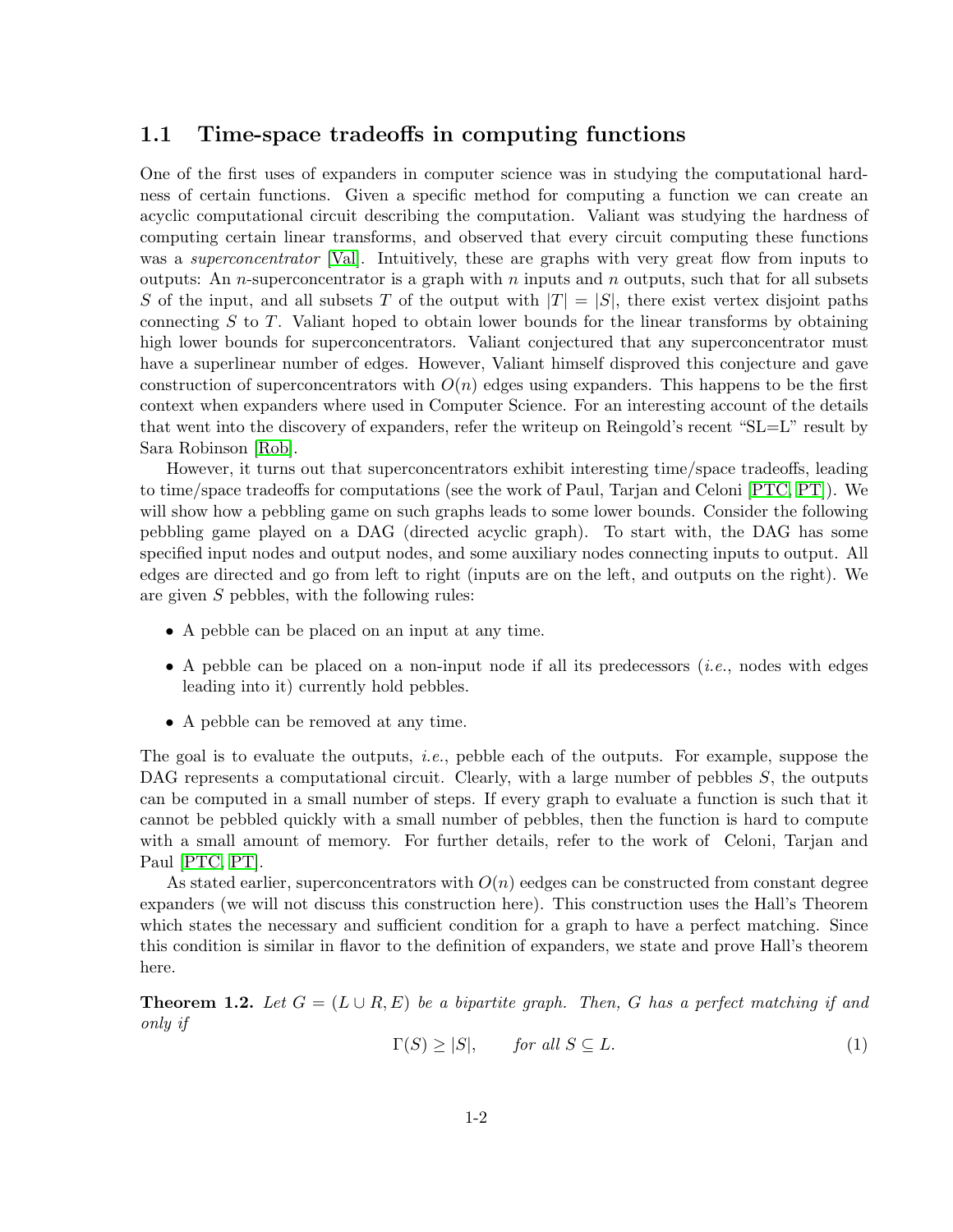Proof. The only if direction is obvious (if there is a subset of S with not as many neighbors as vertices, S cannot have a matching). We will show the if direction by induction on the size of  $L$ . The base case, where L has at most one vertex is trivial. Suppose now that the claim is true for some  $L \leq m$ . We will consider two cases:

- Case 1: All proper subsets S of L,  $S \neq \emptyset$ , expand strictly, i.e.,  $|\Gamma(S)| > |S|$ . Consider any vertex x in L, and let  $(x, y)$  be an edge in E. Now, consider the bipartite graph  $G^*$  with vertex sets  $L^* = L - \{x\}$  and  $R^* = R - \{y\}$ . Since every  $S \subset L$  satisfies [\(1\)](#page-1-0) with strict inequality, every subset of  $L^*$  satisfies [\(1\)](#page-1-0), since only a single vertex y has been removed from R. Therefore, by the induction hypothesis, the smaller graph  $G^*$  has a matching. To this matching add the edge  $(x, y)$ ; this gives a perfect matching in G.
- Case 2: There exists a proper subset  $T \subset L$ ,  $T \neq \emptyset$ , with  $|\Gamma(T)| = |T|$ . Consider the induced graphs  $G_1$  and  $G_2$  on the vertex sets  $T \cup \Gamma(T)$ , and  $L \setminus T \cup R \setminus \Gamma(T)$  respectively. By the induction hypothesis,  $G_1$  has a perfect matching. (Note that the induction hypothesis cannot be used directly on  $G_2$ .) Let  $S \subseteq L \setminus T$ . Then,

$$
\Gamma_{G_2}(S) = \Gamma_G(S \cup T) \setminus \Gamma_G(T)
$$
  
\n
$$
\Rightarrow |\Gamma_{G_2}(S)| \geq |S \cup T| - |T|
$$
  
\n
$$
= |S|,
$$

where (a) is true since  $S \cup T$  satisfies  $|\Gamma_G(S \cup T)| \geq |S \cup T|$ , and by assumption,  $|\Gamma(T)| = |T|$ . Therefore, the graph  $G_2$  also satisfies [\(1\)](#page-1-0), and by the induction hypothesis, has a matching. The unions of the perfect matchings in  $G_1$  and  $G_2$  is a matching for  $G$ .

 $\Box$ 

#### 1.2 Almost Everywhere Byzantine Agreement

In the Byzantine agreement problem each of n processors begins with an input value, say,  $v_i \in \{0, 1\}$ . During the course of the computation each processor must irreversibly *decide* on an output value  $d_i$ . The requirements are

- (Unanimty): All non-faulty processors must produce the same decision.
- (Non-triviality): If all non-faulty processors begin with the same value, say  $v$ , then every non-faulty processor must output v.

Another application of expanders occurs in the context of solving Byzantine agreement in general networks, where the processors correspond to nodes and a processor can only communicate with its immediate neighbors. Dolev showed that for t-resilient Byzantine agreement, connectivity greater equal  $2t + 1$  is necessary [\[Dol\]](#page-6-3).

When t is linear in the number n of vertices in the network, this requires  $O(n^2)$  edges, which is unreasonable for large  $n$ . Consider, instead, a constant-degree expander on  $n$  vertices. In such a network, if not too many nodes are faulty, then it can be shown that there is a large fraction of non-faulty nodes that can communicate "as if" they were in a completely connected network. Intuitively this is because expanders do not have small cuts.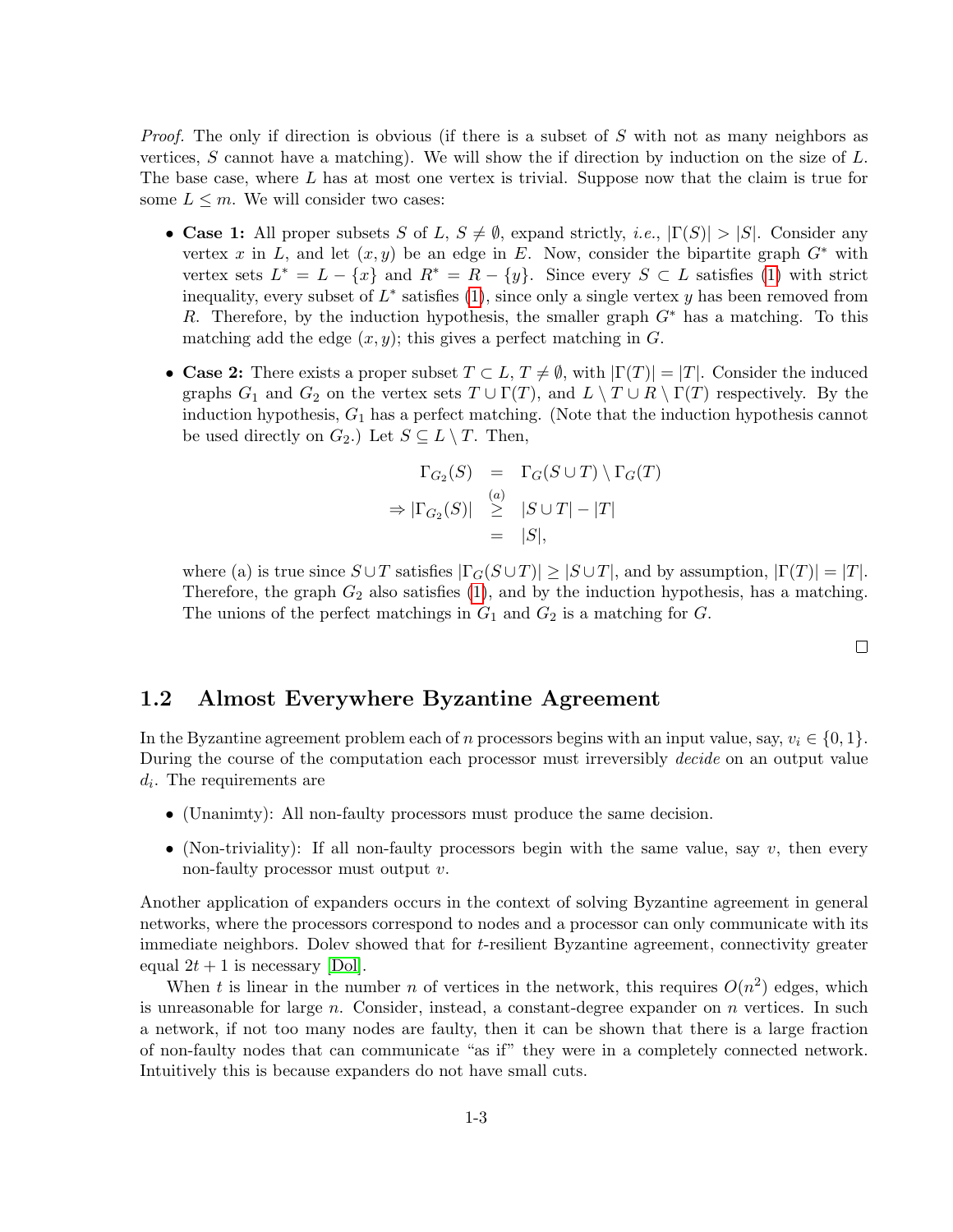By relaxing the unanimity requirement, essentially permitting  $O(t)$  non-faulty processors to be "lost" (not to join in the majority decision), we obtain almost-everywhere agreement [\[DPPU\]](#page-6-4). Using constant-degree expanders (together with other special graphs), the relaxed problem can be solved in networks of bounded degree. For further details, refer [\[DPPU\]](#page-6-4) and [\[Upf\]](#page-7-1).

# 1.3 Saving random bits

Another application of expander graphs occurs in reducing the number of random bits used by a randomized algorithm. We will study several such applications of expanders in the context of derandomization. For today's introductory lecture, we will study a simple and beautiful application due to Karp, Pippenger and Sipser [\[KPS\]](#page-6-5).

Recall that a language  $\mathcal L$  belongs to RP if there exists a polynomial time Turing machine M using a sequence of random bits (of length polynomial in the input size), such that

$$
x \in \mathcal{L} \Rightarrow \frac{|W_x|}{2^{p(|x|)}} \ge q \ge \frac{3}{4},
$$

and

$$
x \notin \mathcal{L} \Rightarrow |W_x| = 0,
$$

where

$$
W_x = \{y | M(x, y) = 1, |y| = poly(|x|)\}.
$$

That is, if  $x \in \mathcal{L}$ , the probability that  $M(x, y) = 0$  (which is the probability of error) is less equal  $1 - q$ , a constant (less than 1/4). That is, if the algorithm M returns 1 on input  $(x, y)$ , then surely  $x \in \mathcal{L}$ , but if it returns 0, then x may or may not belong to  $\mathcal{L}$ .

Let r be the number of random bits used to generate the string y,  $r = poly(|x|)$ . Suppose we want the probability of error to be  $\delta$ . Since the error decreases by a constant fraction each time, to reduce the probability of error down to  $\delta$ , we can repeat the algorithm  $O(\log(\frac{1}{\delta}))$  times. But for this, the total number of random bits used is  $O(r \log(\frac{1}{\delta}))$ , *i.e.*, we need to use a large number of random bits to make the probability of error small.

Using expanders, it is possible to obtain, in polynomial time, to reduce the error to as low as  $\frac{1}{\text{poly}(r)}$  with no extra random bits *(i.e.*using only the original r random bits).

The expander used is a giant  $(N/2, A)$ -expander G on  $N = 2<sup>r</sup>$  vertices where A is the expansion of the expander. Note that since the expander is so large, we cannot even afford to write down the entire expander, forget constructing it. However, we will assume that there exists an implicit construction of the expander in the following sense: given any vertex  $v$  and any index  $i$  in the range  $1 \ldots d$  (where d is the degree of the expander), we can in time polynomial in |v| and |i|, compute the  $i^{th}$ -neighbor of v. The expanders constructions we will discuss later in the course will satisfy such strong properties.

Choose a radius c such that  $\frac{1}{4A^c} \leq \delta$ , where A is the expansion of G. Choose a vertex v uniformly at random from G. This needs r random bits, since  $|V| = 2^r$ . The modified RP algorithm is as follows:

- 1. Run the original RP algorithm M for all strings y lying within a ball of radius c around v.
- 2. If for all these y,  $M(x, y) = 0$ , reject x.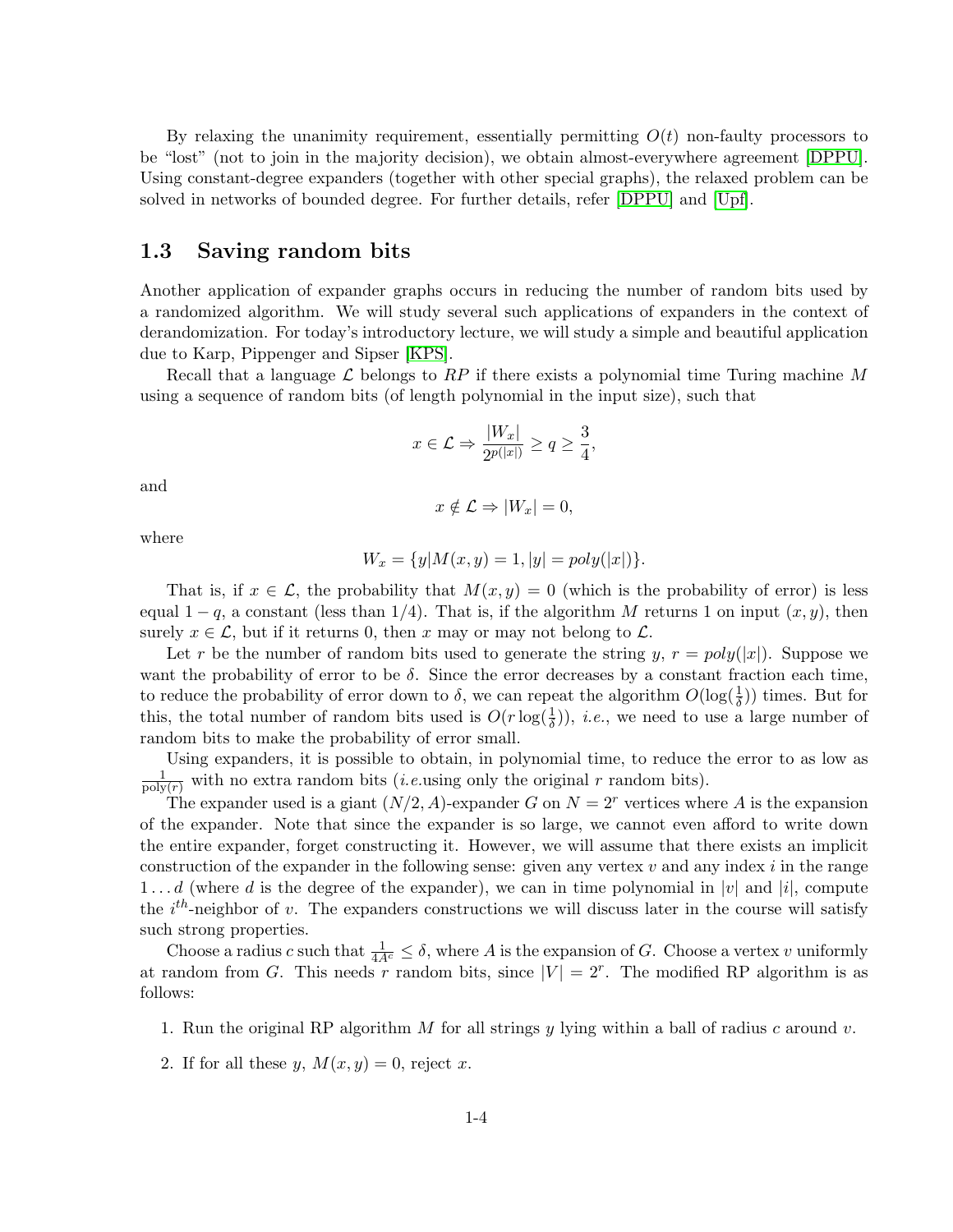3. If  $M(x, y) = 1$  for any y, accept x.

We will show that the error of this modified RP algorithm is at most  $\delta$ .

Suppose  $x \in \mathcal{L}$ . Define  $Bad_x$  to be the set of y for which  $M(x, y) = 0$ . The output is erroneous only if  $\Gamma_c'(v) \subseteq Bad_x$ , where the subscript c denotes the set of vertices within a distance c of v. Let

$$
B = \{ v \mid \Gamma_c'(v) \subseteq Bad_x \}.
$$

The algorithm fails only when v is picked from B. Now, by definition of B, for  $1 \leq i \leq c-1$ ,

$$
\Gamma_i'(B) \subseteq \Gamma_{i+1}'(B) \subseteq Bad_x.
$$

Also, by definition, since we started with an input  $x \in \mathcal{L} \in RP$ ,

$$
|Bad_x| \le N/4.
$$

Since  $G$  has an expansion of  $A$ ,

$$
|\Gamma_c^{'}(B)| \ge A^c|B|.
$$

Combining all of this, we have

$$
\frac{N}{4} \ge |Bad_x| \ge |\Gamma_c'(B)| \ge A^c|B|,
$$

and therefore,

$$
\frac{|B|}{N} \le \frac{1}{4A^c} \le \delta.
$$

But the algorithm only fails when the vertex  $v$  is picked from the set  $B$ , which has a probability of  $\frac{|B|}{N}$ . Observe that the running time of the new algorithm is poly(1/ $\delta$ ). This limits the minimum error that can be attained by this technique. Therefore, we can get any error  $\delta = \frac{1}{20}$  $\frac{1}{\text{poly}(r)}$  by choosing  $c$  appropriately, with only  $r$  bits of randomness.

#### 1.4 Error correcting codes

The next application comes from error correcting codes. Suppose a sender A is sending a k-bit message to receiver  $B$  over a faulty channel, which could flip up to a fraction  $p$  of the bits sent over it. The message is encoded by A into an n-bit codeword in  $C \subset \{0,1\}^n$ , where the size of the C is  $2<sup>k</sup>$  (there is a unique codeword for each message). The decoding is simple: given an *n*-bit vector, find the closest codeword  $w \in C$ , and return the k-bit message that maps to w. The rate R of the code is defined to be

$$
R = \frac{\log|C|}{n} = \frac{k}{n}.
$$

Clearly, if the Hamming distance between every two codewords is strictly greater than  $2pn$ , then the message can be decoded without error (there is a unique closest codeword  $w \in C$  for each n-bit string.) Define the distance  $\delta$  of a codebook to be

$$
\delta = \min_{c_1 \neq c_2 \in C} \frac{d_H(c_1, c_2)}{n},
$$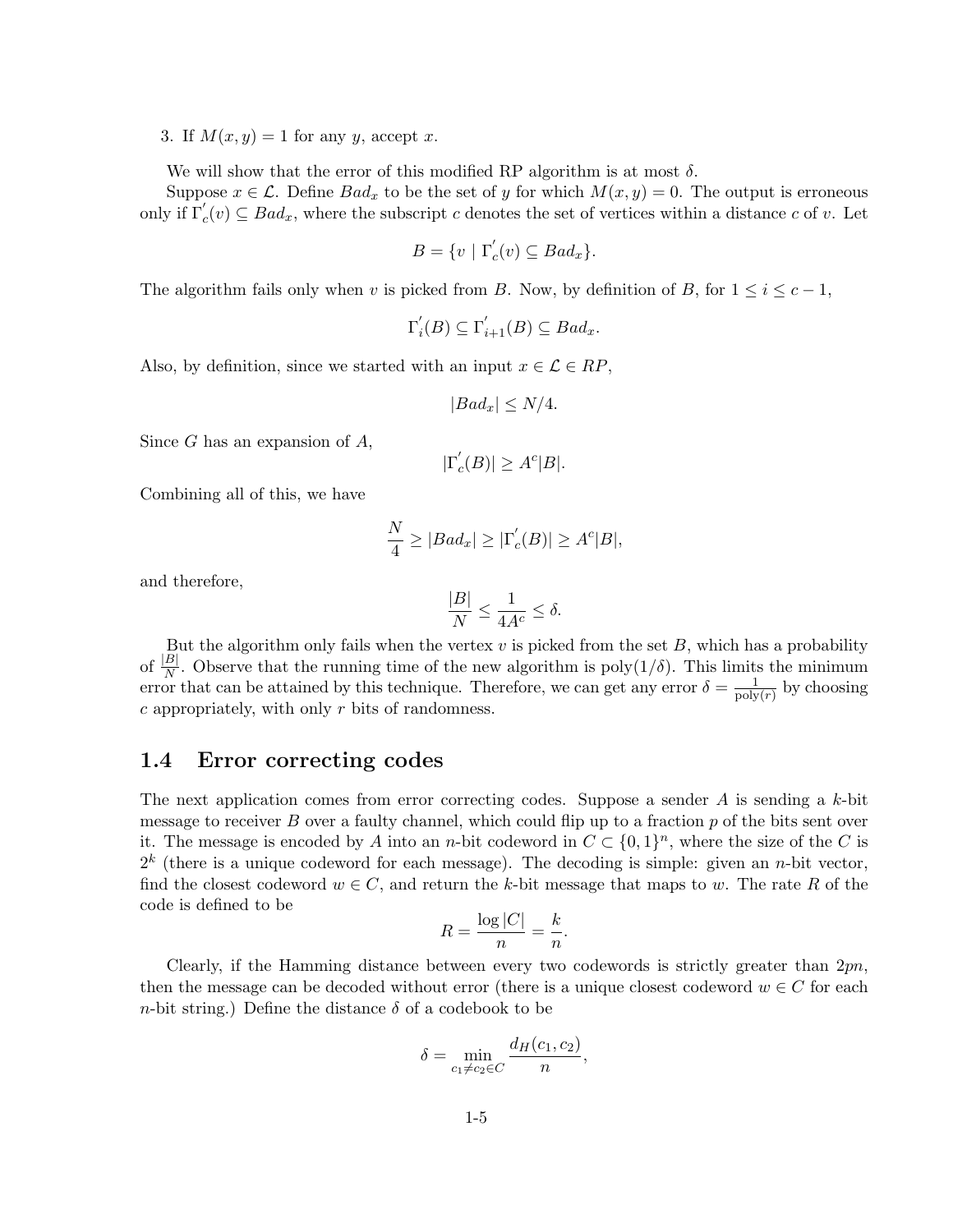where  $d_H$ , the Hamming distance, is the number of bit positions in which the vectors differ.

The communication problem is the following:

Is it possible to define a family of codes,  ${C_k}_{k=1}^{\infty}$ , such that  $|C_k| = 2^k$ , and for each  $k, \delta_k > 0$ , and  $R_k > 0?$ 

We will show that codes with good distance can be constructed from expanders which have very good expansion (more precisely, when the expansion factor is greater than half the degree). The first such construction of expander based codes was given by Tanner [\[Tan\]](#page-7-2). Suppose we have an  $(\alpha N, K)$  d-regular expander G, where  $K > d/2$ . Consider a bipartite graph with  $L = n$ , with the vertices in L the components of a  $(n-bit)$  codeword. Each vertex in R represents a constraint, which are of the form  $\oplus x_v = 0$ , where  $x_v$  is the vth component of the (*n*-bit) codeword x. Thus if vertex  $j \in R$  has neighbors, say  $i_1, i_2, i_3 \in L$ , then vertex j represents the constraint  $x_{i_1} \oplus x_{i_2} \oplus x_{i_3} = 0$ . (Thus, the larger the number of constraints, the smaller the size of the code, and vice versa.)

Note that a code which is the set of Boolean vectors satisfying constraints of the form  $\oplus x_v = 0$ is a linear code, since  $(0, \ldots, 0)$  belongs to the code, and if  $c_1$  and  $c_2$  belong to the code, then so does  $c_1 \oplus c_2$ . It can easily be checked (using the above definition) that the distance of a linear code is the weight of the minimum weight (non-zero) codeword.

Now, since G has an expansion of  $K > d/2$ , for every subset S of L of size less equal  $\alpha N$ , there is a  $v \in \Gamma(S)$  such that v is adjacent to a unique element of S. Suppose not; then, every vertex in  $\Gamma(S)$  is connected to at least two vertices in S. Let E be the number of edges between S and  $\Gamma(S)$ , then

$$
d|S| = |E| \ge 2|\Gamma(S)|
$$
  
\n
$$
\Rightarrow |\Gamma(S)| \le \frac{d}{2}|S|.
$$

But this contradicts the  $K > d/2$  expansion of G.

Now, this means that there cannot be a codeword with only  $\alpha N$  ones in it, since then we can choose S to be this subset of  $\alpha N$  ones, and have a violated constraint. Therefore, the minimum weight codeword has a weight strictly greater than  $\alpha N$ , and thus  $\delta \geq \alpha$ .

If there are  $n(1 - c)$  constraints, then the set of codewords simultaneously satisfying these constraints is a linear subspace of  $\{0,1\}^n$ , with size  $|C| \geq 2^{nc}$ . Therefore, the rate of such a code would be  $nc/n = c$ , which is a constant greater than zero.

Thus, the existence of a family of expanders, with an expansion of  $K > d/2$ , and  $|R| = (1-c)|L|$ allows the construction of a family of codes  $\{C\}_k$ , with rate and minimum Hamming distance strictly greater than 0 for all k. We will return to the applications of expanders to error-correcting codes in one of the later lectures.

#### 1.5 Metric embeddings

Another use of expanders occurs in metric embeddings. Let  $M$  on  $(X, D)$  (*i.e.*, a metric on X with distance measure D) and M' on  $(X', D')$  be two metrics. An embedding  $f : M \to M'$  has distortion  $c$  if

$$
\forall x, y \in X, \quad D(x, y) \le D'(f(x), f(y)) \le cD(x, y).
$$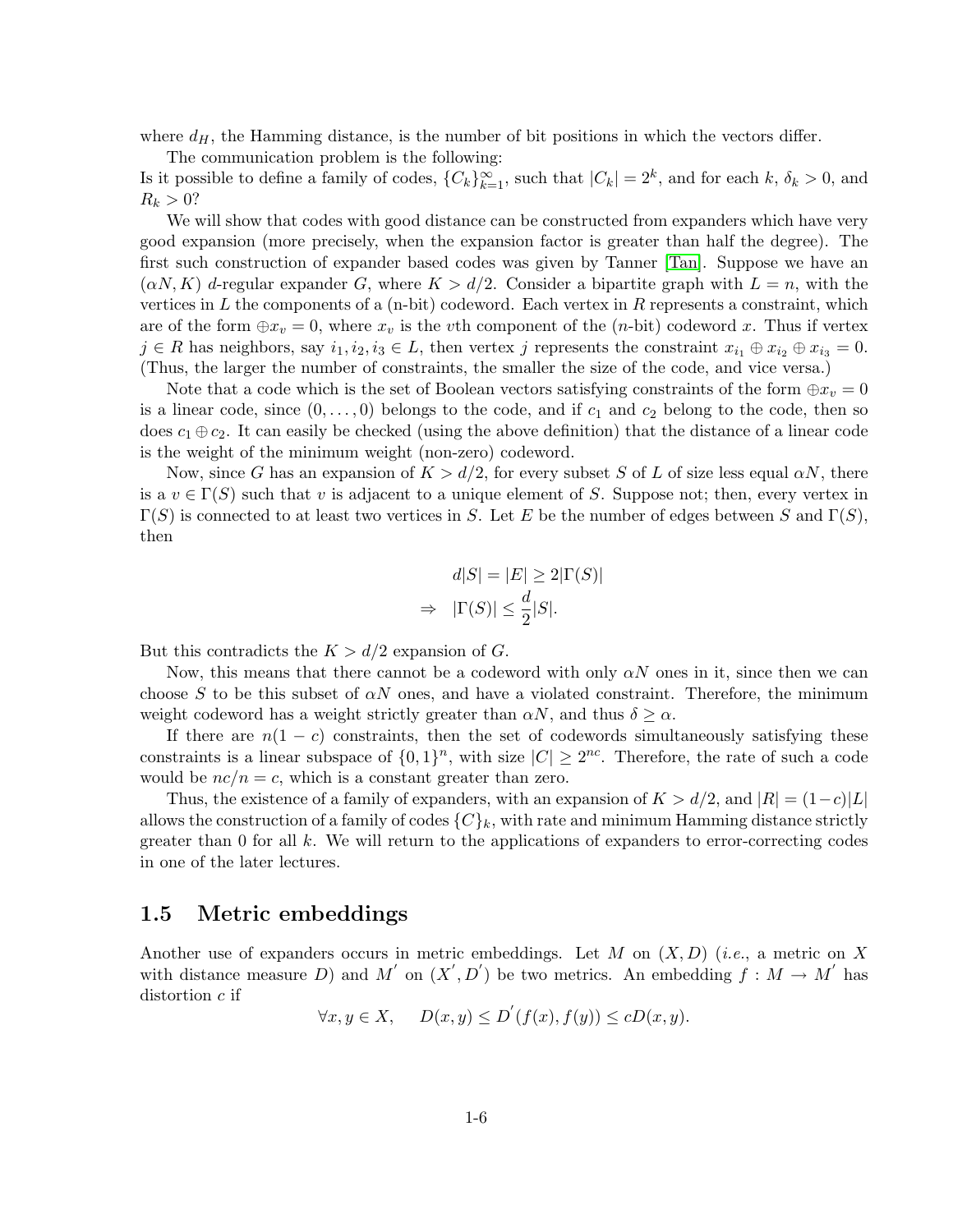Bourgain showed that any *n*-point metric space can be embedded into  $l_2$ -metric <sup>[1](#page-6-6)</sup> with distortion  $O(\log n)$  and dimension at most  $O(\log n)$  [\[Bou\]](#page-6-7).

Embeddings are used in several contexts. For instance, it might be the case that a problem (say the Travelling Salesman Problem) is hard in an arbitrary metric, but is slightly more tractable in a well-understood metric such as  $l_2$ . In this case, it is plausible that embedding the arbitrary metric into  $l_2$ , solving the problem in  $l_2$  and retransforming the problem back to the original metric gives some insight into the solution of the problem in the "hard" metric.

The following is another application of metric embeddings into  $l_2$ . Suppose we are given a graph  $G = (V, E)$  with weights (or distances) on edges, and the distance between an arbitrary pair of nodes i and j is the shortest path distance between i and j on G. We want to be able to quickly answer (approximately) a query of the form 'what is the shortest path distance between vertices  $i$  and  $j$  in  $G'$ , where  $i$  and  $j$  are arbitrary. To answer this question exactly, the storage required is  $O(n^2)$  (store all the shortest path distances). However, the  $l_2$  embedding allows us to simply compute the  $l_2$  distance between the queried vertices in the  $l_2$  embedding, which is a  $O(\log n)$ approximation to the actual shortest path distance between the same vertices in G. The storage required for the  $l_2$  embedding is  $O(n \log n)$ ; since the  $l_2$  embedding is into a  $O(\log n)$  dimensional space (which is, of course, better than the  $O(n^2)$  storage for the exact solution).

Expanders happen to be some of the worst case examples for embedding. In this sense, expanders are sometimes used to show the limits of embedding. For instance, London, Linial and Rabinovich showed that this is actually tight, by constructing expanders for which the distortion is  $\Omega(\log n)$  [\[LLR\]](#page-6-8).

# References

- <span id="page-6-7"></span>[Bou] Jean Bourgain: "On Lipschitz embedding of finite metric spaces in Hilbert space", Israel J. Math 52, 46–52 (1985).
- <span id="page-6-3"></span>[Dol] Danny Dolev: "The Byzantine Generals Strike Again". J. Algorithms 3(1): 14-30 (1982)
- <span id="page-6-4"></span>[DPPU] Cynthia Dwork, David Peleg, Nicholas Pippenger, Eli Upfal: "Fault Tolerance in Networks of Bounded Degree". SIAM J. Comput. 17(5): 975-988 (1988)
- <span id="page-6-5"></span>[KPS] Richard Karp, Nicholas Pippenger and Michael Sipser: "A time-randomness tradeoff", AMS Conference on Probabilistic Computational Complexity, 1985.
- <span id="page-6-8"></span>[LLR] Nathan Linial, Eran London, Yuri Rabinovich: "The Geometry of Graphs and Some of its Algorithmic Applications". Combinatorica 15(2): 215-245 (1995)
- <span id="page-6-2"></span>[PT] Wolfgang J. Paul, Robert Endre Tarjan: "Time-Space Trade-Offs in a Pebble Game". Acta Inf. 10: 111-115 (1978)
- <span id="page-6-1"></span>[PTC] Wolfgang J. Paul, Robert Endre Tarjan, James R. Celoni: "Space Bounds for a Game on Graphs". Mathematical Systems Theory 10: 239-251 (1977)
- <span id="page-6-0"></span>[Rob] Sara Robinson: "Computer Scientist Finds Small-Memory Algorithm for Fundamental Graph Problem", SIAM News, Volume 38, Number 1, January/February 2005.

<span id="page-6-6"></span> $^{1}l_{2}$  is  $\mathbb{R}^{n}$  equipped with the usual Euclidean metric.